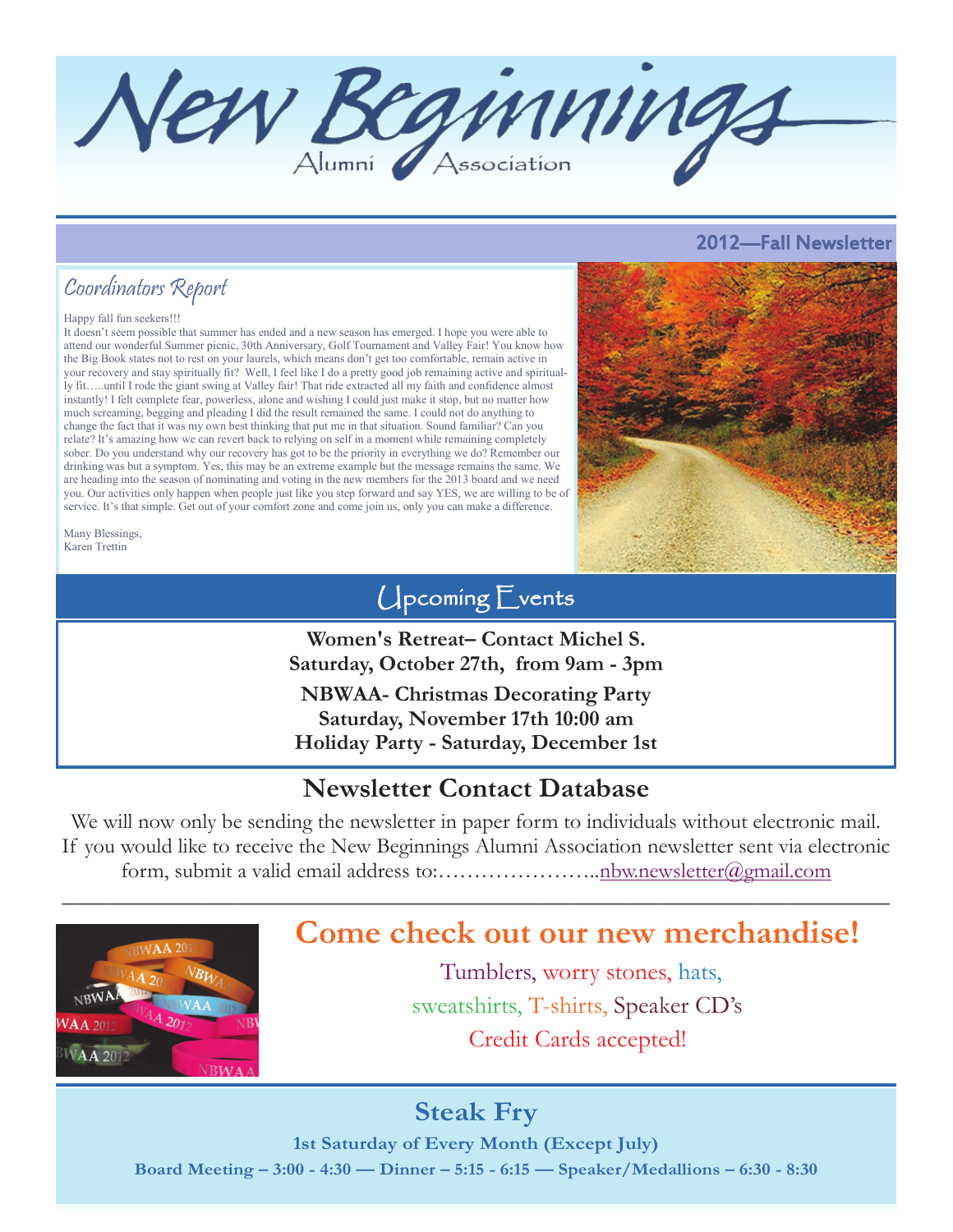## Here Are the Steps We Took

### 9. Made direct amends to such people wherever possible, except when to do so would injure them or others.

"Yes, there is a long period of reconstruction ahead. We must take the lead. A remorseful mumbling that we are sorry won't fill the bill at all. We ought to sit down with the family and frankly analyze the pastas we now see it, being careful not to criticize them." "The spiritual life is not a theory. We have to live it." " There may be wrongs we never fully right." "We don't worry about them if we can honestly say to ourselves that we would right them if we could." Alcoholics Anonymous pg. 83

### 10. Continued to take personal inventory and when we were wrong promptly admitted it.

This step is regular part of my daily recovery. In the evening when its quiet I sit in meditation and process the day. The Twelve by Twelve tells me, "Every time I am disturbed, no matter what the cause, there is something wrong with me." If an amend is required I make it promptly. Finally, after I have reflected on my day good or bad behaviors & attitudes, I've made amends where needed, I am willing to be better tomorrow, I thank God for this awesome journey in sobriety.

### 11. Sought through prayer and meditation to improve our conscious contact with God, as we understood Him, praying only for knowledge of His will for us and the power to carry that out. -Wayne J.

Working step 11 is a very important part of my daily routine. By talking to God everyday through prayer and making the best choices possible while gathering my thoughts through Meditation. I would say it gives me a spiritual "Leg Up" in my journey of recovery. Step 11 has made a positive impact on my life and taught me that if you have questions. GOD has answers!!

## 12. Having had a spiritual awakening as the result of these Steps, we tried to carry this message to alcoholics, and to practice these principles in all our affairs.-Dan H.

For me I didn't have a spiritual awakening until I had finished truly working through the twelve steps thoroughly. Which was frustrating for me because I was under the impression that if I worked the program my obsession would disappear. It wasn't until I began working the twelve steps for the third time that my sponsor stopped me and pointed out that in this program you truly get what you put into it. After that revelation I slowed down and started to actually put some real effort into my program. From that point forward my obsession to use has been relieved.

# The NBWAA Scholarship Fund

#### **New Beginnings Alumni Association will be offering a scholarship to any alumni that meet the following criteria:**

- 1. Completed a semester of college within the last 6 months.
- 2. Applicants must also demonstrate high financial need and maintain a 2.25 GPA.
- 3. Recipients must be accepted as regularly enrolled students.
- 4. Submit a copy of the transcript showing your name and the name of the institution.
- 5. Write a personal statement to the scholarship committee addressing your academic and personal goals.
- 6. A letter of reference from an individual who is not a family member or significant other.

**Please email Karen at : karent@newbeginningsatwaverly.com** 

#### **Or**

 **Craig at: craig820@gmail.com**



 $\cdot$ God, grant me the serenity to accept the things I cannot change, the cou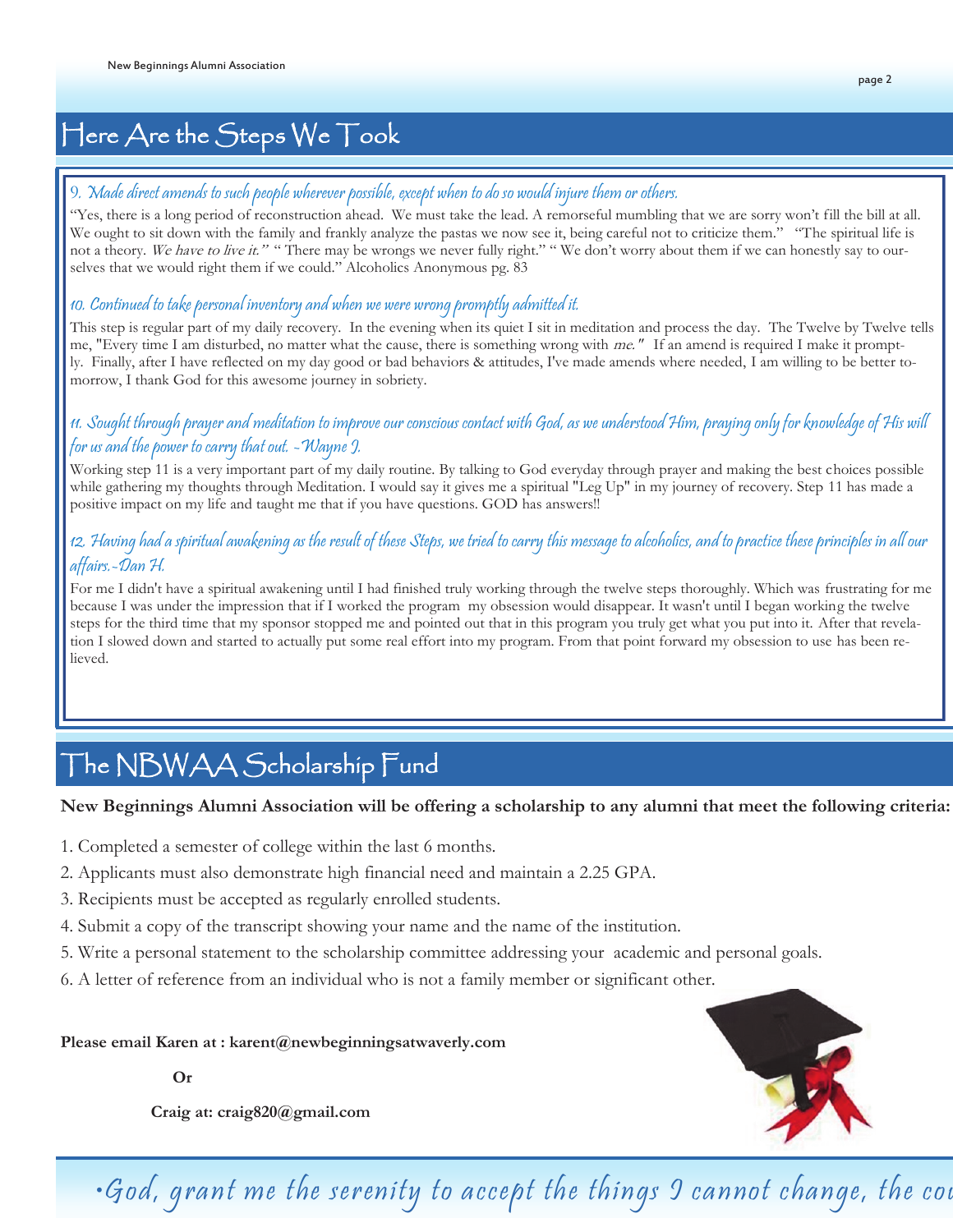# 2012 Calendar of Events

For time and location of events please email: **Karent@newbeginningsatwaverly.com Or call** Karen Trettin (651)-245-4272

October-FREE EVENT !!!

**Saturday, 6th Steak Fry Saturday, 27th Women's Retreat 9:00 am - 3:00 pm (lunch provided)** Recovery speakers, Prizes, Fellowship Message therapist, Yogini, Meditation Laughter, Child free event!!



# November-

**-Saturday 3rd Steak Fry -Saturday 17th Decorating Party Alumni Bldg**

# December–

**-Saturday 1st Holiday Party Come see Santa! Gifts for children! Vote in new Board members! Raffle prizes!**



## $Guru's$  Corner

Hello, I hope this finds you all happy joyous and free! Thanks to all who came to the picnic, great to see every one having fun in sobriety. The program we follow is simple in its design, however hard to carry out and it can be confusing. The slogans in and around the meetings sound great but people working a program don't always know what they mean or the real intent. Live and let live! Huh, does that mean don't kill anyone? Or does that mean I am living and don't interfere in others' lives? First things first! I love that one however, whatever I do first is first so what in the world could that mean? I never could follow directions, always just did things until they were so dysfunctional that no one could finish putting the object together. Easy does it. Just saying that increases my anxiety, how can I get stuff done and take it easy? Life is hard and the tasks we do take work, the program takes some practice and work. How do I do hard stuff easy? The one that all of us in the treatment community tell people is take care of yourself. Now I realize that no one else will, but how do we know what that means and especially how to do it. People early in recovery have no idea what this means and really are incapable of "taking care of yourself". Our intentions are good but like an intervention we need to describe what is known, how it affects us and offer a solution. Give some examples of what life would look like if they did steps 1, 2 or 3. Taking care of yourself means making choices that will benefit you now and long term (sometimes not even now) we may have to wait to take advantage of decisions that we make now. We may have to do something on Tuesday so that we can be free on Saturday to do whatever we want. At one point in my life I had no idea what to do on a free Saturday but I worked at it and found out what it was I wanted to do. Keep at it, this is your journey and your joy, wrap your arms around it and let's get the most out of our sober life. See you all at the steak fry's, remember life is short pray hard!

urage to change the things I can and the wisdom to kno w the difference•